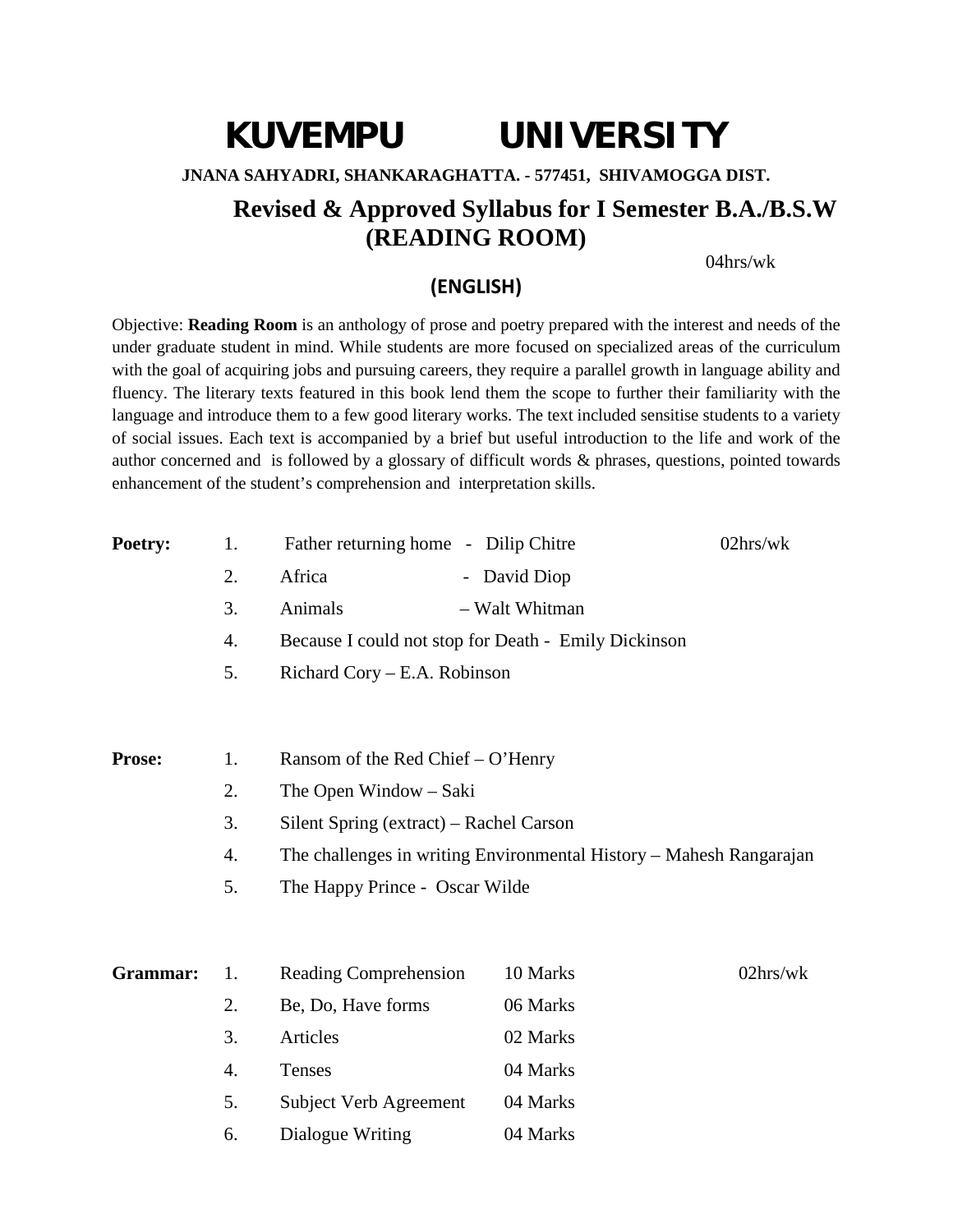# **KUVEMPU UNIVERSITY**

### **JNANA SAHYADRI, SHANKARAGHATTA. - 577451, SHIVAMOGGA DIST.**

## **Revised & Approved Syllabus for II Semester B.A./B.S.W 04hrs/wk (ENGLISH)**

| Poetry:       | 1. | A Psalm of Life - Henry Wadsworth Longfellow         |          | 02hrs/wk |
|---------------|----|------------------------------------------------------|----------|----------|
|               | 2. | I sit and sew - Alice Dunbar Nelson                  |          |          |
|               | 3. | Chimney Sweeper (Songs of Innocence) – William Blake |          |          |
|               | 4. | I know my soul - Claude Mc Kay                       |          |          |
|               | 5. | When in Disgrace - William Shakespeare               |          |          |
|               |    |                                                      |          |          |
| <b>Prose:</b> | 1. | Further Progress in Specialization – Stephen Leacock |          |          |
|               | 2. | The need for Excellence - Narayan Murthy             |          |          |
|               | 3. | The World Renowned Nose - Vaikom Muhammed Basheer    |          |          |
|               | 4. | How Much Land Does a Man Need - Tolstoy              |          |          |
|               | 5. | Maintaining Democracy - B.R.Ambedkar                 |          |          |
|               |    |                                                      |          |          |
| Grammar:      | 1. | <b>Reading Comprehension</b>                         | 10 Marks | 02hrs/wk |
|               | 2. | Vocabulary                                           | 04 Marks |          |
|               | 3. | <b>Interrogative Sentences</b>                       | 02 Marks |          |
|               | 4. | Voice – Active to Passive                            | 02 Marks |          |
|               |    | Passive to Active                                    | 02 Marks |          |
|               | 5. | <b>Negative Sentences</b>                            | 02 Marks |          |
|               | 6. | Prepositions                                         | 02 Marks |          |
|               | 7. | Correction of sentences                              | 02 Marks |          |
|               |    | (Verb forms only)                                    |          |          |
|               | 8. | Dialogue Writing                                     | 04 Marks |          |
|               |    |                                                      |          |          |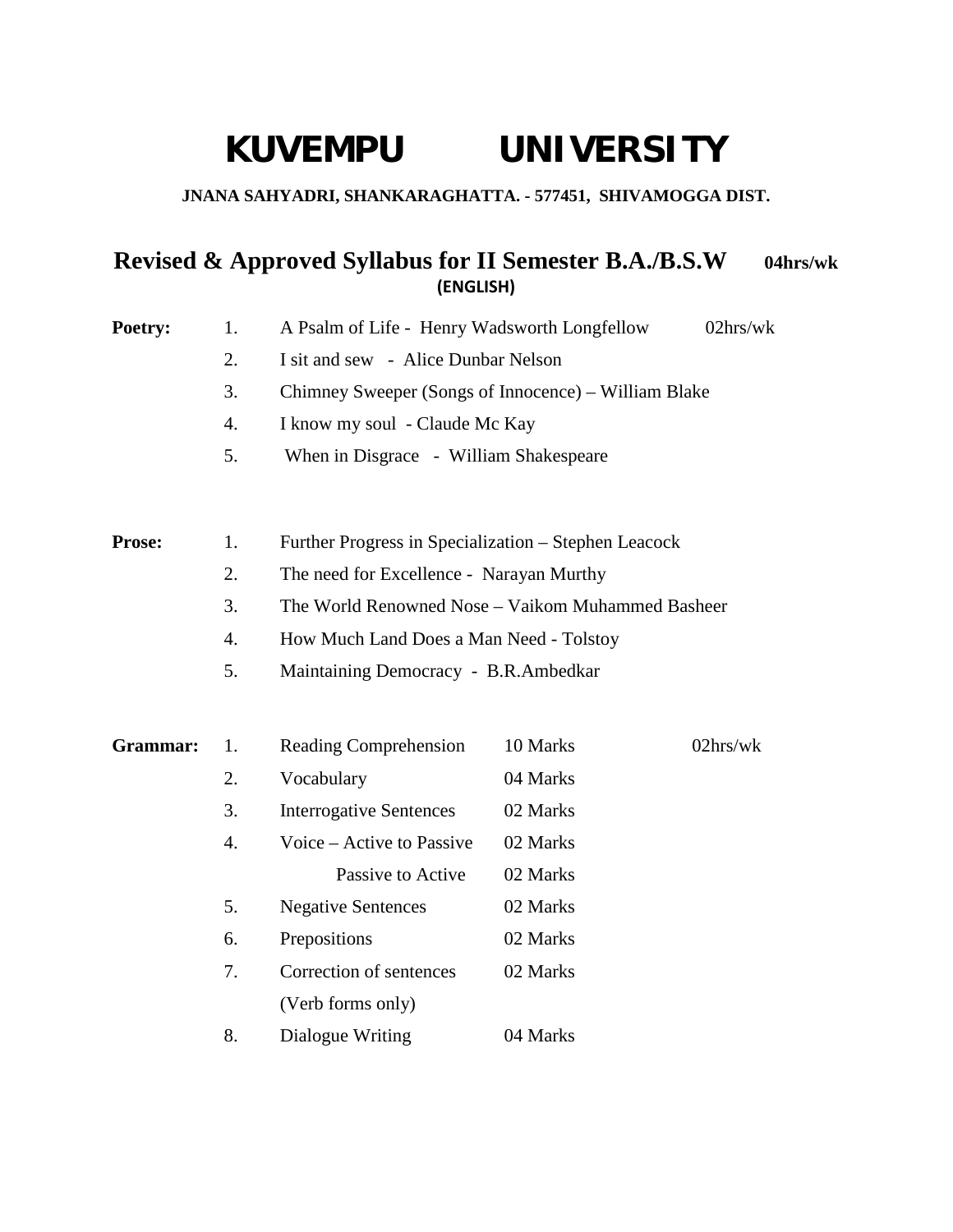# **KEMPU @@@@@@WIVERSITY**

**JNANA SAHYADRI, SHANKARAGHATTA. - 577451, SHIVAMOGGA DIS**

Revised and approved syllabus for first year B.Com./B.Sc./ BSc Int/B.C.A./B.Sc. Home

Science

### **(INNOVATION)** 04 hrs/wk

#### **(ENGLISH)**

Objective: Innovation is an anthology of prose and poetry prepared with the interest and needs of the under graduate student in mind. While students are more focused on specialized areas of the curriculum with the goal of acquiring jobs and pursuing careers, they require a parallel growth in language ability and fluency. The literary texts featured in this book lend them the scope to further their familiarity with the language and introduce them to a few good literary works. The text included sensitise students to a variety of social issues. Each text is accompanied by a brief but useful introduction to the life and work of the author concerned and is followed by a glossary of difficult words & phrases, questions, pointed towards enhancement of the student's comprehension and interpretation skills.

*PROSE 02hrs/wk*

#### *I SEM*

- *1) Gift of the Magi –O.Henry*
- *2) Half a rupee worth R.K.Narayan*
- *3) The Model Millionaire – Oscar Wilde*
- *4) All about a dog-A.G.Gardiner*
- *5) The Child Premchand*

#### *POETRY*

#### *I SEM*

- *1) Where the mind is without fear- Rabindranath Tagore*
- *2) Daffodils-W Wordsworth*
- *3) The Slave Auction – Frances Ellen Watkins Harper*
- *4) A Noiseless Patient Spider Walt Whitman*
- *5) I felt a Funeral in my Brain Emily Dickinson*

#### *GRAMMAR 02hrs/wk*

- *1) Reading Comprehension 10 Marks 2) Be, Do, Have forms 06 Marks 3) Articles 02 Marks 4) Tenses 04 Marks 5) Subject Verb Agreement 04 Marks*
- *6) Dialogue Writing 04 Marks*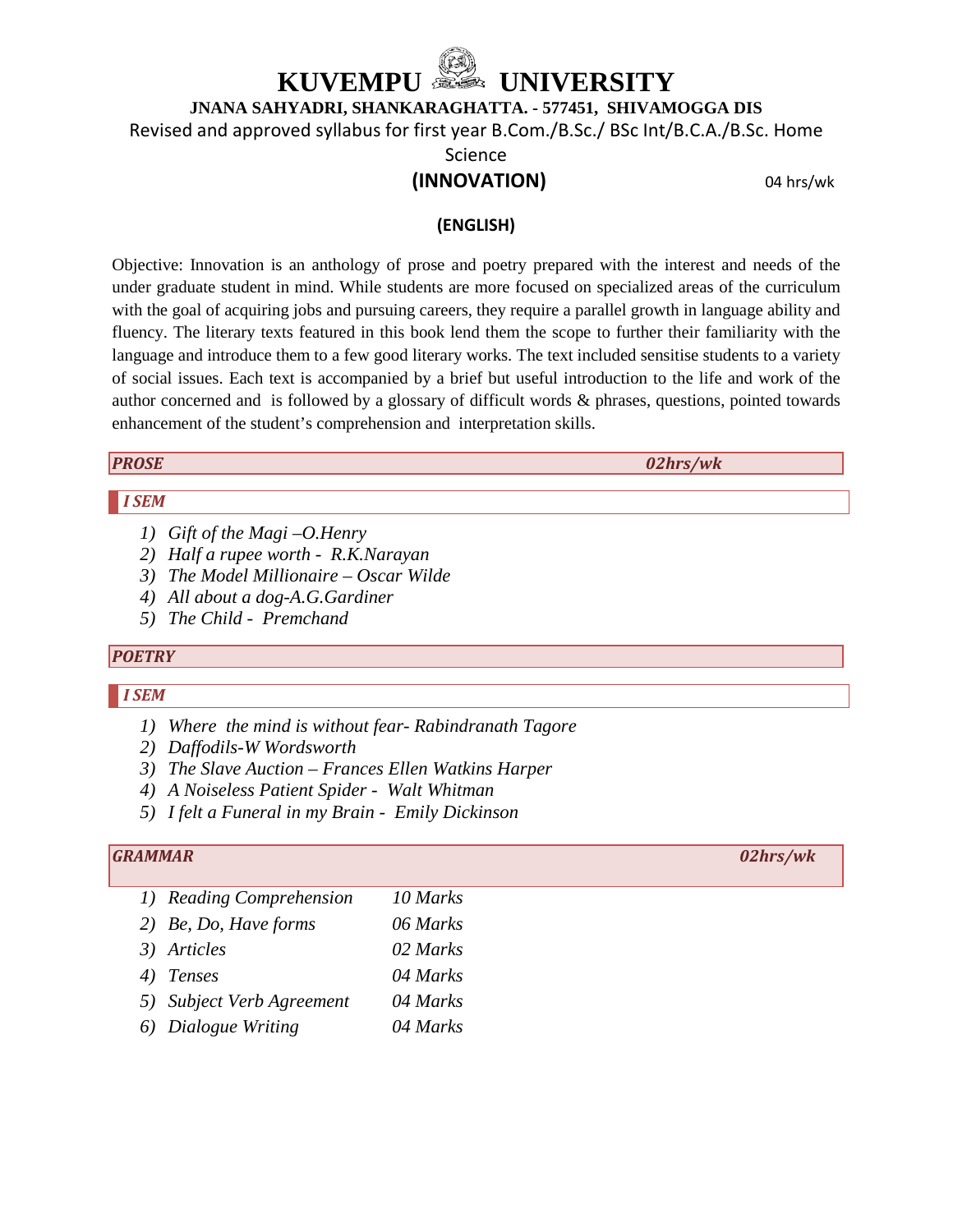*Revised and approved syllabus for first year B.Com./B.Sc./B.C.A./B.Sc. Home Science*

*04 hrs/wk*

#### *PROSE*

#### *II SEM*

- *1) The Purloined Letter Edgar Allen Poe 02hrs/wk*
- *2) The chipko woman concept of freedom-Vandana Shiva*
- *3) The rise and fall of the Bilingual Intellectual – Ramachandra Guha*
- *4) The Eyes cannot see – Ruskin Bond*
- *5) The World Renowned Nose -Vaikom Muhammad Basheer*

### *POETRY*

### *II SEM*

- *1) Father returning home Dilip Chitre*
- *2) Search for my tongue-Sujatha Bhatt*
- *3) Africa – David Diop*
- *4) Ecology-A.K. Ramanujan*
- *5) The chimney sweaper-W.Blake(Songs of innocence)*

#### *GRAMMAR*

| 1) Reading Comprehension   | 10 Marks | $02$ hrs/wk |
|----------------------------|----------|-------------|
| 2) Vocabulary              | 06 Marks |             |
| 3) Interrogative Sentences | 02Marks  |             |
| 4) Voice-Active to Passive | 02 Marks |             |
| Passive to Active          | 02 Marks |             |
| 5) Negative Sentences      | 02 Marks |             |
| 6) Prepositions            | 02 Marks |             |
| 7) Correction of sentences | 02 Marks |             |
| $(Verb \ forms \ only)$    |          |             |
| 8) Dialogue Writing        | 04 Marks |             |
|                            |          |             |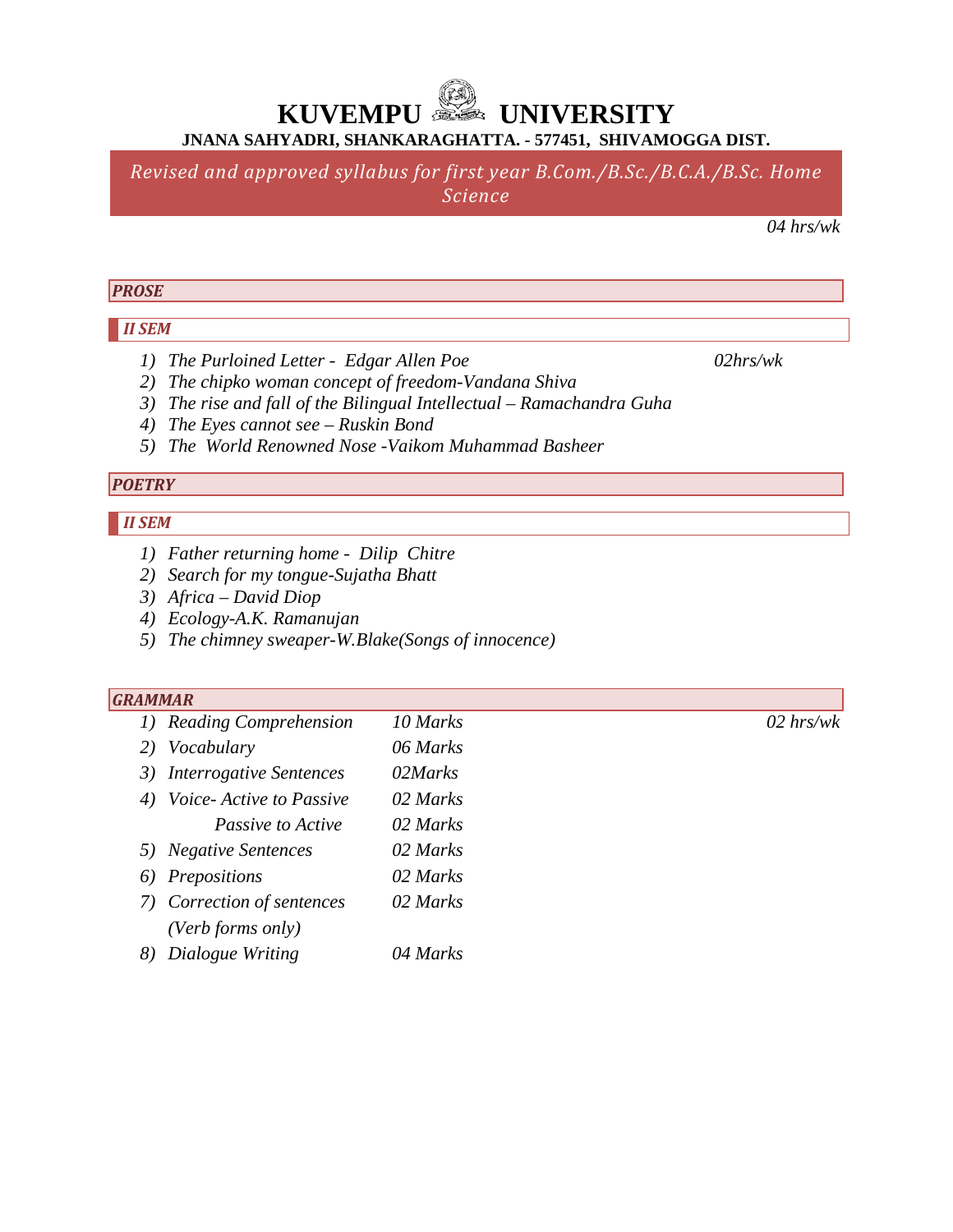*Revised and approved syllabus for first year BBA*

04 hrs/wk

### **(LIFE AND LEARNING)**

Objective: **Life and Learning** is an anthology of prose and poetry prepared with the interest and needs of the under graduate student in mind. While students are more focused on specialized areas of the curriculum with the goal of acquiring jobs and pursuing careers, they require a parallel growth in language ability and fluency. The literary texts featured in this book lend them the scope to further their familiarity with the language and introduce them to a few good literary works. The text included sensitise students to a variety of social issues. Each text is accompanied by a brief but useful introduction to the life and work of the author concerned and is followed by a glossary of difficult words & phrases, questions, pointed towards enhancement of the student's comprehension and interpretation skills.

#### *PROSE*

#### *I SEM*

- *1) No Man is an island Minoo Masani 02 hrs/wk*
- *2) The Eyes are not Here – Ruskin Bond*
- *3) Kabuliwallah – Rabindranath Tagore*
- *4) From Decolonising the Mind – Ngugi Wa Thiong'o*

#### *POETRY*

#### *I SEM*

- *1) Sonnet 130 - Shakespeare*
- *2) Dover Beach – Mathew Arnold*
- *3) Mending Wall – Robert Frost*
- *4) Goodbye Party for Ms PUshpa T S Nissim Ezekiel*

| <b>GRAMMAR</b>            |          |             |
|---------------------------|----------|-------------|
| 1) Reading Comprehension  | 10 Marks | $02$ hrs/wk |
| 2) Be, Do, Have forms     | 06 Marks |             |
| 3) Articles               | 02 Marks |             |
| 4) Tenses                 | 04 Marks |             |
| 5) Subject Verb Agreement | 04 Marks |             |
| Dialogue Writing          | 04 Marks |             |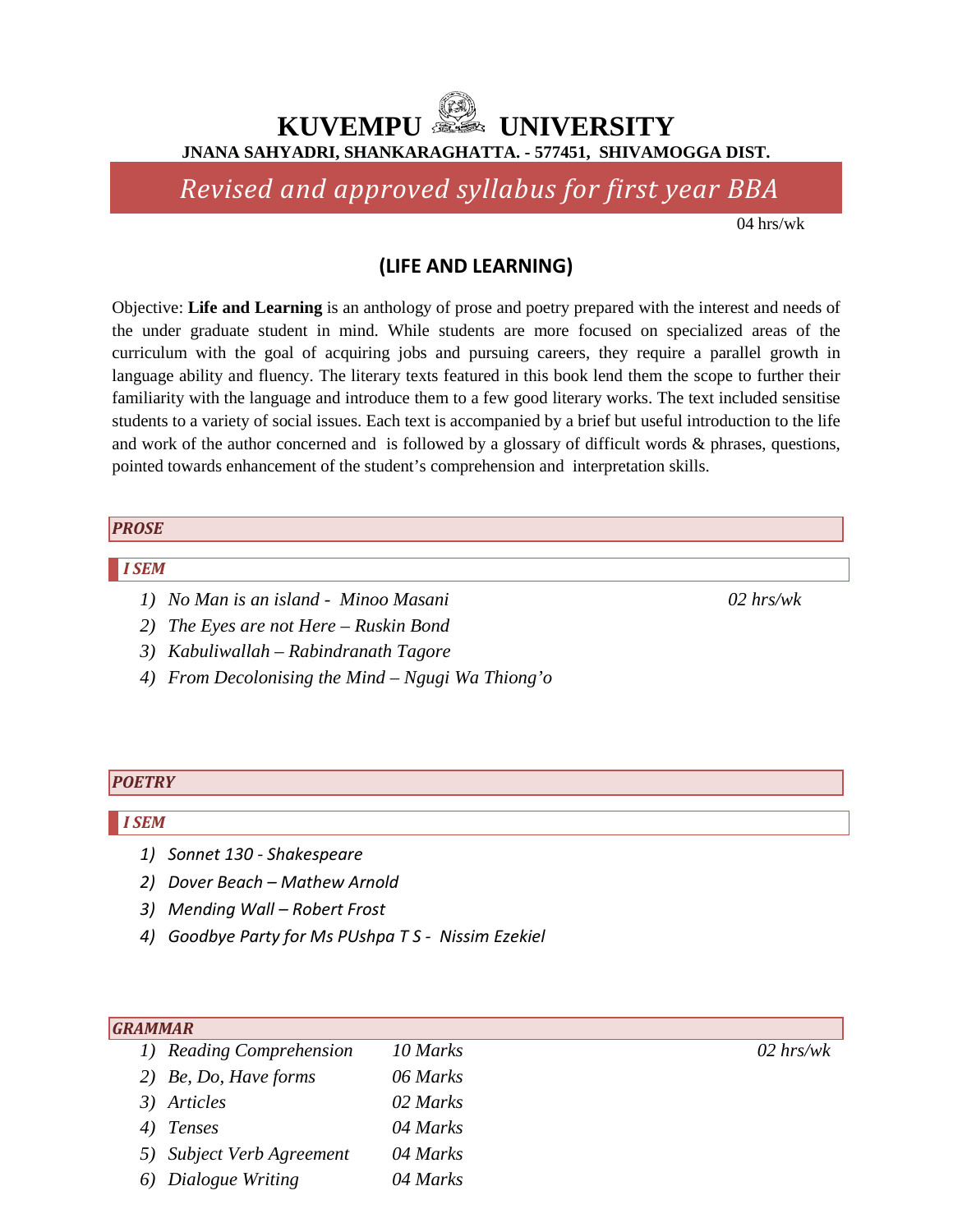# *Revised and approved syllabus for first year BBA*

04hrs/wk

#### **(ENGLISH)**

#### *PROSE*

#### *II SEM*

- *1) On shaking Hands A.G.Gardiner 02 hrs/wk*
- *2) India's contribution to World Unity – Arnold Toynbee*
- *3) The Diamond Necklace – Guy de Maupassant*
- *4) My brother, My Brother – Norah Burke*

#### *POETRY*

#### *II SEM*

- *1) A Noiseless Patient Spider – Walt Whitman*
- *2) La Belle Dame Sans Merci – John Keats*
- *3) The Last of the Princes – A.K.Ramanujan*
- *4) Ballad of the Landlord Langston Hughes*
- *5) Work-D.H. Lawrence*

#### *GRAMMAR*

*1) Reading Comprehension 10 Marks 02hrs/wk 2) Vocabulary 06 Marks 3) Interrogative Sentences 02Marks 4) Voice- Active to Passive 02 Marks Passive to Active 02 Marks 5) Negative Sentences 02 Marks 6) Prepositions 02 Marks 7) Correction of sentences 02 Marks (Verb forms only) 8) Dialogue Writing 04 Marks*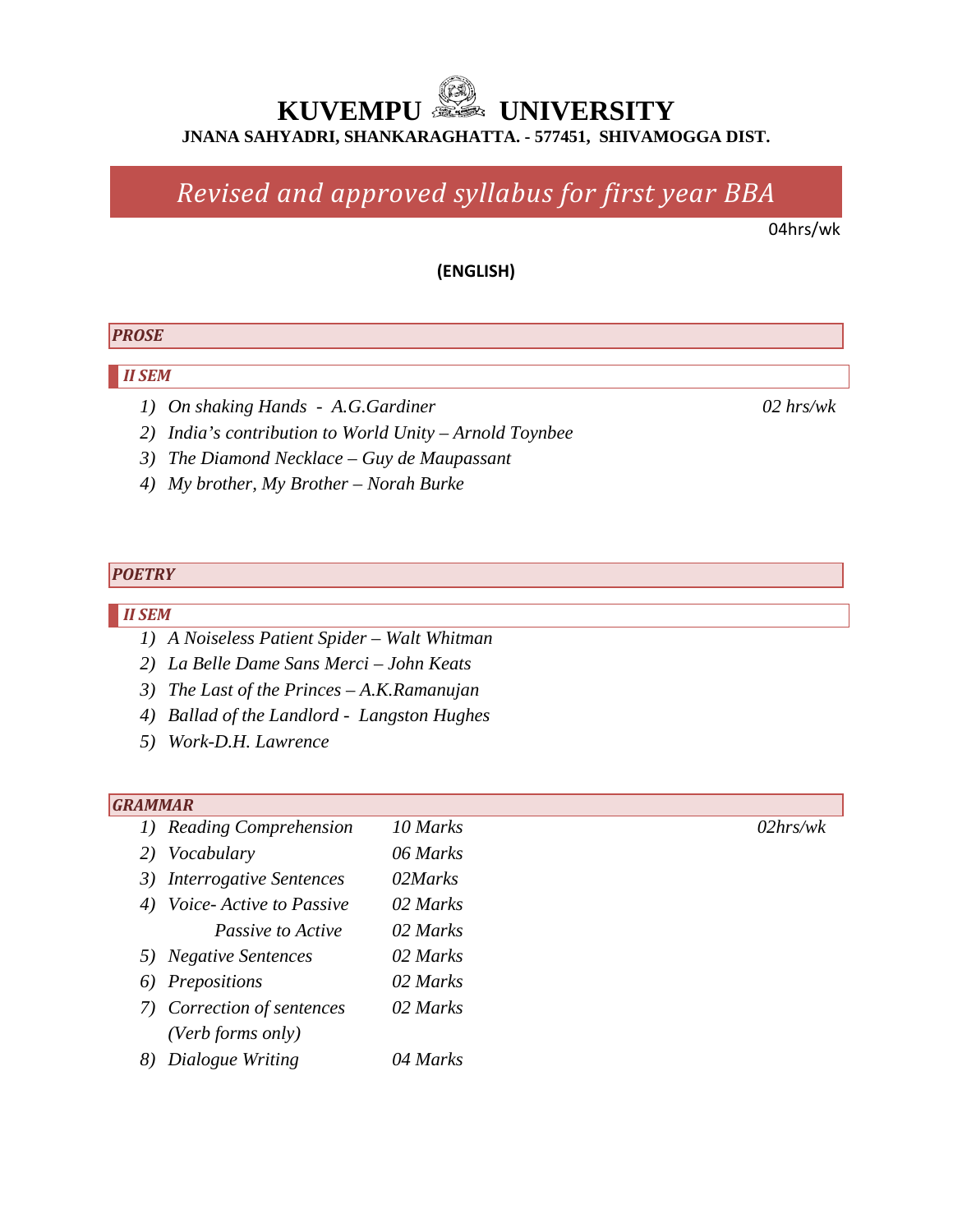#### **SYLLABUS SUGGESTED FOR I SEMESTER OPTIONAL ENGLISH 6 hrs/ wk**

#### Aims/ Objectives

The course aims to

- *encourage engagement with a significant range of literary texts in the English language from British, European and Indian literatures in English*
- *enable the study of texts in historical/cultural contexts and to develop students' powers of critical/analytical thinking with an ability to appreciate and apply such techniques to texts*
- *encourage students to respond imaginatively, intellectually and independently to the written word*
- *encourage enthusiasm for English and appreciation of its importance in the world today/in the future*
- *encourage continuous reflection, in the field of literature*
- *develop skills for employment and further study.*

#### **SECTION – A LITERARY BACKGROUND 1 hr/wk**

Chaucer and his times

#### **SECTION** – **B POETRY 2 hr/wk**

| Ι.                    | Sonnet 29 When in Disgrace                  | William Shakespeare    |                     |
|-----------------------|---------------------------------------------|------------------------|---------------------|
| 2.                    | They Flee from me                           | Thomas Wyatt           |                     |
| 3.                    | The Solitary Reaper                         | William Wordsworth     |                     |
| $\mathcal{A}_{\cdot}$ | <i>Silence</i>                              | Anusuya Sengupta       |                     |
| 5 <sub>1</sub>        | On His Blindness                            | <i>Milton</i>          |                     |
| 6.                    | Charge of the Light Brigade                 | Tennyson               |                     |
|                       | 7. If You Forget Me                         | Pablo Neruda           |                     |
| 8.                    | Lord Ullin's Daughter                       | <b>Thomas Campbell</b> |                     |
| 9.                    | A Rock, a River, a Tree                     | Maya Angelou           |                     |
|                       | 10. War Poems                               | <b>B.</b> Brecht       |                     |
|                       | Amongst the highly placed<br>$a_{\cdot}$    |                        |                     |
|                       | The bread of the hungry<br>b.               |                        |                     |
|                       | The house painter speaks<br>$\mathcal{C}$ . |                        |                     |
|                       |                                             |                        |                     |
|                       | <b>SECTION – C</b><br><b>SHORT STORIES</b>  |                        | 1 <sub>hr</sub> /wk |
| 1.                    | The Death of a Clerk                        | <b>Anton Chekov</b>    |                     |
| 2.                    | Khol Do                                     | Sadat Hasan Manto      |                     |
| 3.                    | Bapsi Sidwa                                 | Sehra Bai              |                     |
|                       | <b>SECTION – D</b><br><b>PROSE</b>          |                        | 1 hr/wk             |
| $\mathbf{I}$ .        | Freedom of the press                        | Shashi Tharoor         |                     |
| 2.                    | a. Of Studies                               | <b>Francis Bacon</b>   |                     |
|                       | b. Of Travel                                |                        |                     |

#### **SECTION – E LITERARY TERMS 6 hrs/wk**

Simile, Metaphor, Imagery, Sonnet, Lyric, Ballad, Elegy, Pastoral,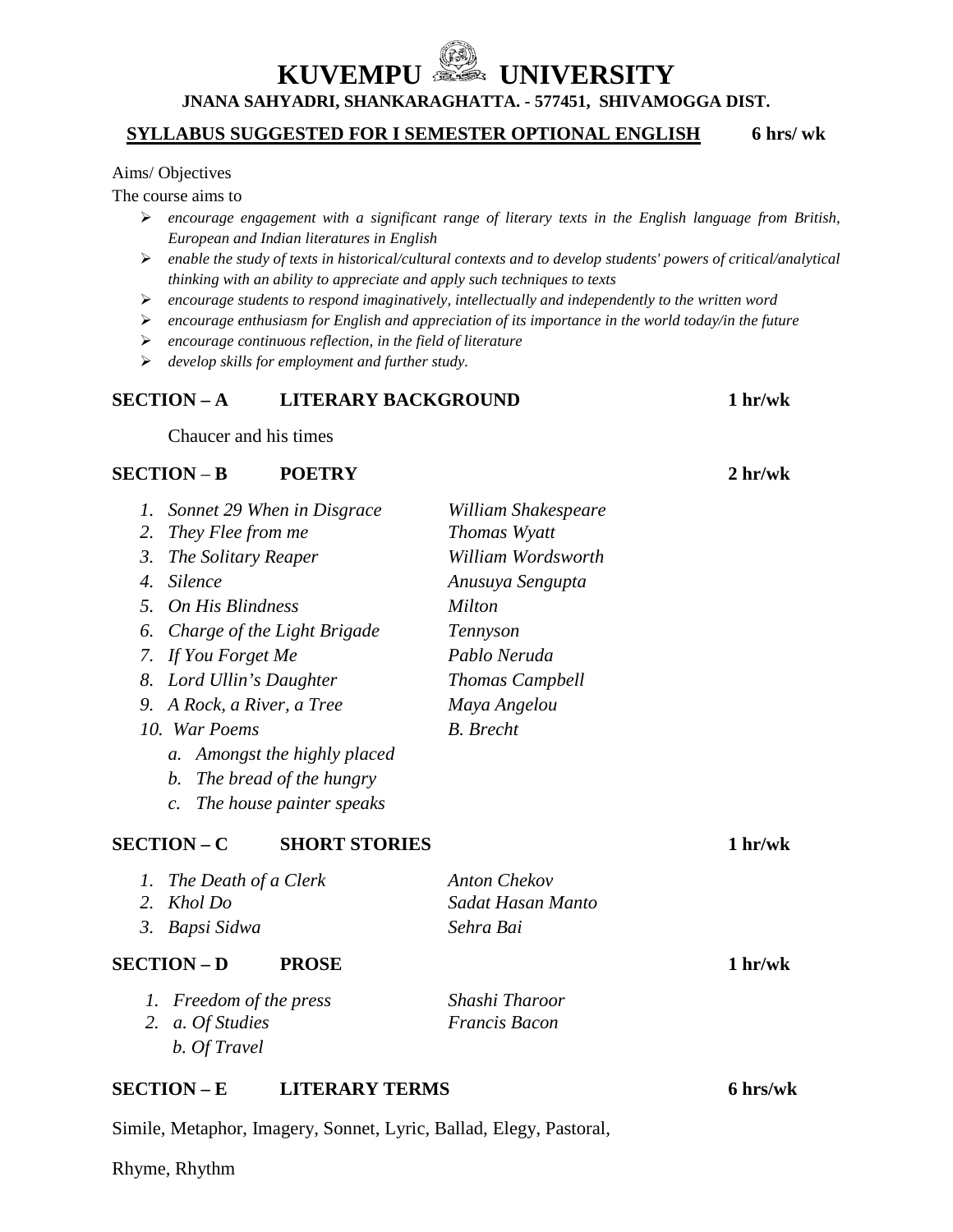### **SYLLABUS SUGGESTED FOR II SEMESTER OPTIONAL ENGLISH**

### **SECTION – A LITERARY BACKGROUND 1 hr/wk**

Renaissance

#### **SECTION** – **B POETRY 2 hr/wk**

|    | Water                       | Challe Palle Swaroopa Rani |
|----|-----------------------------|----------------------------|
|    | 2. Refugee Blues            | W.H. Auden                 |
| 3. | My Last Duchess             | <b>Robert Browning</b>     |
| 4. | Whose English is it Any way | John Agard                 |
|    |                             |                            |
|    | 5. I Too sing America       | Langston Hughes            |
|    | 6. It is Raining Again      | U.R. Ananthmurthy          |
| 7. | Work of Artifice (Bonsai)   | Marge Piercy               |
| 8. | We real cool                | <b>Gwendolyn Brooks</b>    |
| 9. | Reborn                      | Forugh Farrokhzad          |
|    |                             |                            |

**SECTION – C PLAY 1 hr/wk** Dance Like a Man Mahesh Dattani **SECTION – D FICTION 1 hr/wk** Rudali Mahaswetha Devi **SECTION – E LITERARY TERMS 1 hr/wk** Dramatic monologue, Irony, Satire, Plot, Character, Points of View,

Narrative, Free verse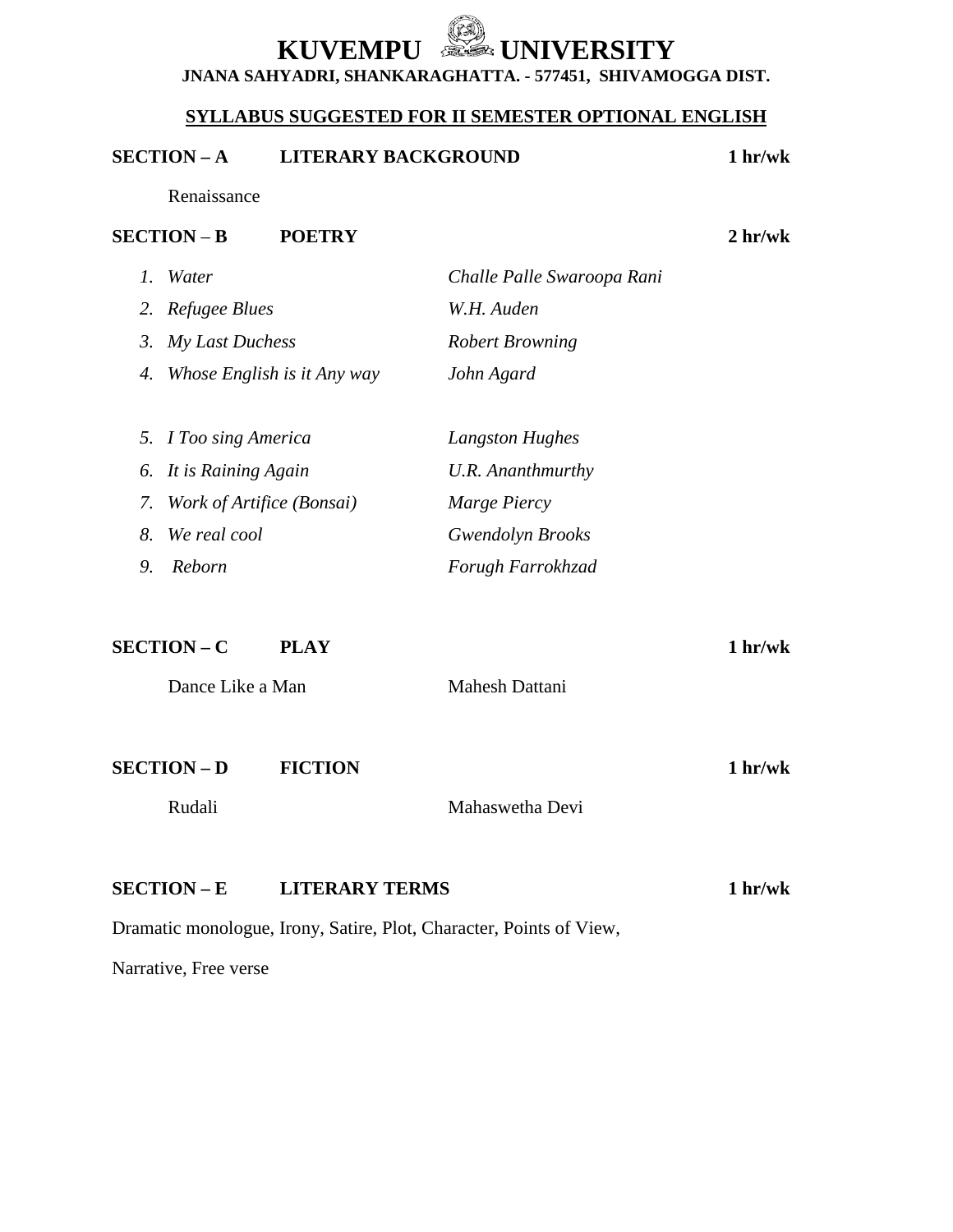# **Question Paper Pattern for the new syllabus for I Semester of B.A./BSW (effective from 2018-19)**

### **I Semester**

### **Instructions to Students: (To be printed in the question paper)**

- *1. Write the question numbers in the margin of the answer book exactly as they appear in the question paper.*
- *2. Do not repeat the answers.*
- *3. In case of repetition, only the first answer will be considered for awarding marks.*
- *4. Answers to one mark questions should not exceed one sentence.*

### **SECTION – A (Prose)**

| <b>Q. 1.</b> One Mark Questions<br>(No choice)           | $6x1=6$           |
|----------------------------------------------------------|-------------------|
| <b>Q. 2.</b> Short Answer Question<br>(One out of Three) | $1 \times 4 = 4$  |
| <b>Q. 3.</b> Long Answer Questions<br>(Two out of Three) | $2 \times 8 = 16$ |
|                                                          | 26                |
| $SECTION - B (Poetry)$                                   |                   |
| <b>Q. 4.</b> Annotations<br>(Two out of Three)           | $2 \times 4 = 8$  |
| <b>Q.5.</b> Long Answer Questions<br>(Two out of Three)  | $2 \times 8 = 16$ |
|                                                          | 24                |

#### **SECTION – C (Language skills and Grammar)**

|       |                  | <b>Q. 6.</b> Comprehension (unseen passage) | 10 Marks        | A) One Mark Questions 6 x $1 = 6$<br>B) Two Marks Questions $2 \times 2 = 4$ |
|-------|------------------|---------------------------------------------|-----------------|------------------------------------------------------------------------------|
| Q.7.  | A)               | Articles                                    | 2 Marks         |                                                                              |
|       | $\bf{B}$         | Be, Do, Have forms                          | 6 Marks         |                                                                              |
|       | $\mathbf{C}$     | <b>Tenses</b>                               | 4 Marks         |                                                                              |
|       | D)               | Subject Verb Agreement                      | 4 Marks         |                                                                              |
| Q. 8. | Dialogue Writing |                                             | 4 Marks         |                                                                              |
|       |                  |                                             | <b>30 Marks</b> |                                                                              |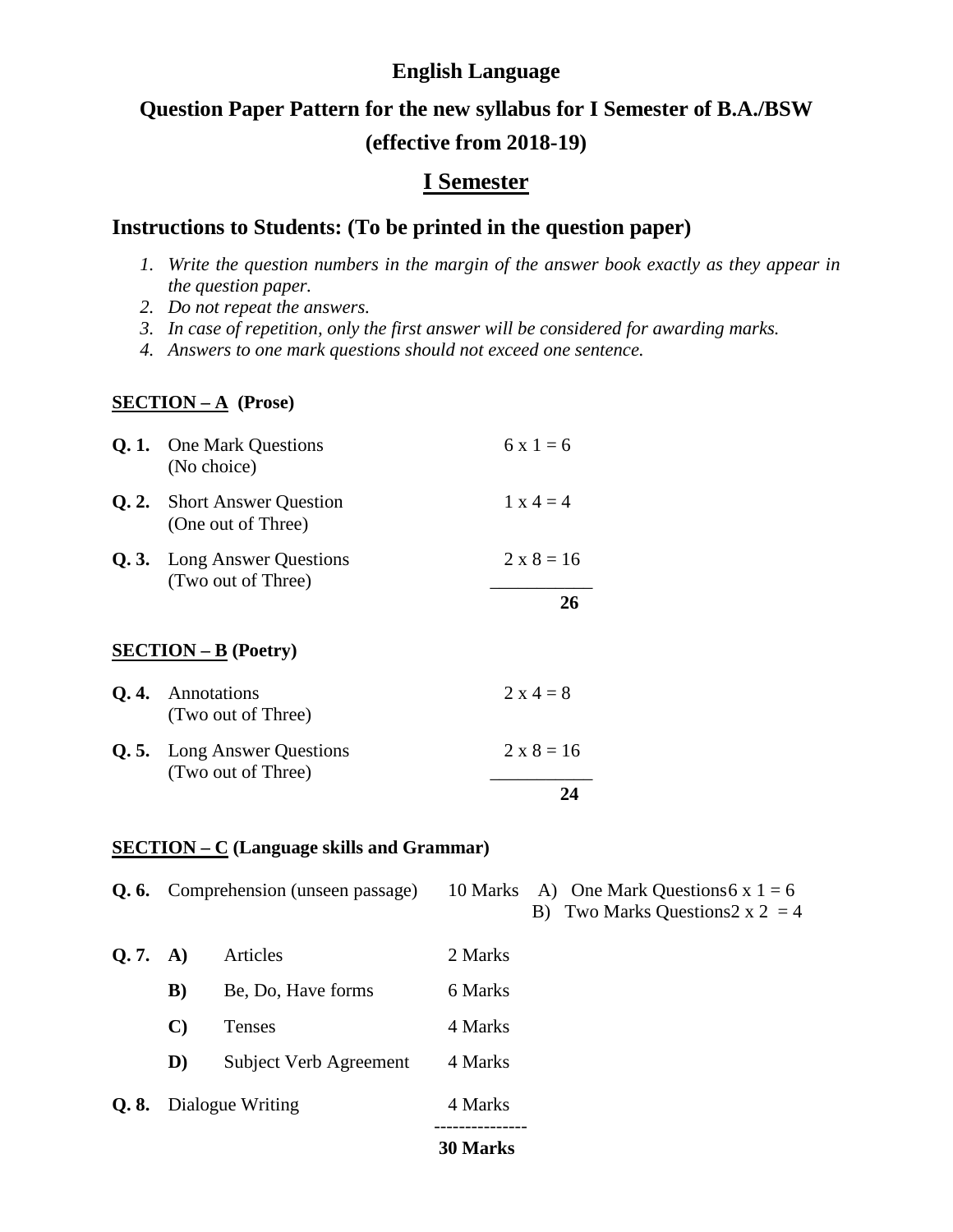### **Question Paper Pattern for the new syllabus for I Semester of B.Sc/B.Com/BCA**

### **(effective from 2018-19)**

### **I Semester**

### **Instructions to Students: (To be printed in the question paper)**

- *1. Write the question numbers in the margin of the answer book exactly as they appear in the question paper.*
- *2. Do not repeat the answers.*
- *3. In case of repetition, only the first answer will be considered for awarding marks.*
- *4. Answers to one mark questions should not exceed one sentence.*

### **SECTION – A (Prose)**

| <b>Q. 1.</b> One Mark Questions<br>(No choice)           | $6x1=6$           |
|----------------------------------------------------------|-------------------|
| <b>Q. 2.</b> Short Answer Question<br>(One out of Three) | $1 \times 4 = 4$  |
| <b>Q. 3.</b> Long Answer Questions<br>(Two out of Three) | $2 \times 8 = 16$ |
|                                                          | 26                |
| $SECTION - B (Poetry)$                                   |                   |
| <b>Q. 4.</b> Annotations<br>(Two out of Three)           | $2 \times 4 = 8$  |
| <b>Q.5.</b> Long Answer Questions<br>(Two out of Three)  | $2 \times 8 = 16$ |

### **24**

### **SECTION – C (Language skills and Grammar)**

|         |              |                                             | <b>30 Marks</b> |
|---------|--------------|---------------------------------------------|-----------------|
| Q.8.    |              | Dialogue Writing                            | 4 Marks         |
|         | D)           | Subject Verb Agreement                      | 4 Marks         |
|         | $\mathbf{C}$ | <b>Tenses</b>                               | 4 Marks         |
|         | B)           | Be, Do, Have forms                          | 6 Marks         |
| Q.7. A) |              | Articles                                    | 2 Marks         |
|         |              | <b>Q. 6.</b> Comprehension (unseen passage) | 10 Marks        |

A) One Mark Questions  $6 \times 1 = 6$ 

B) Two Marks Questions  $2 \times 2 = 4$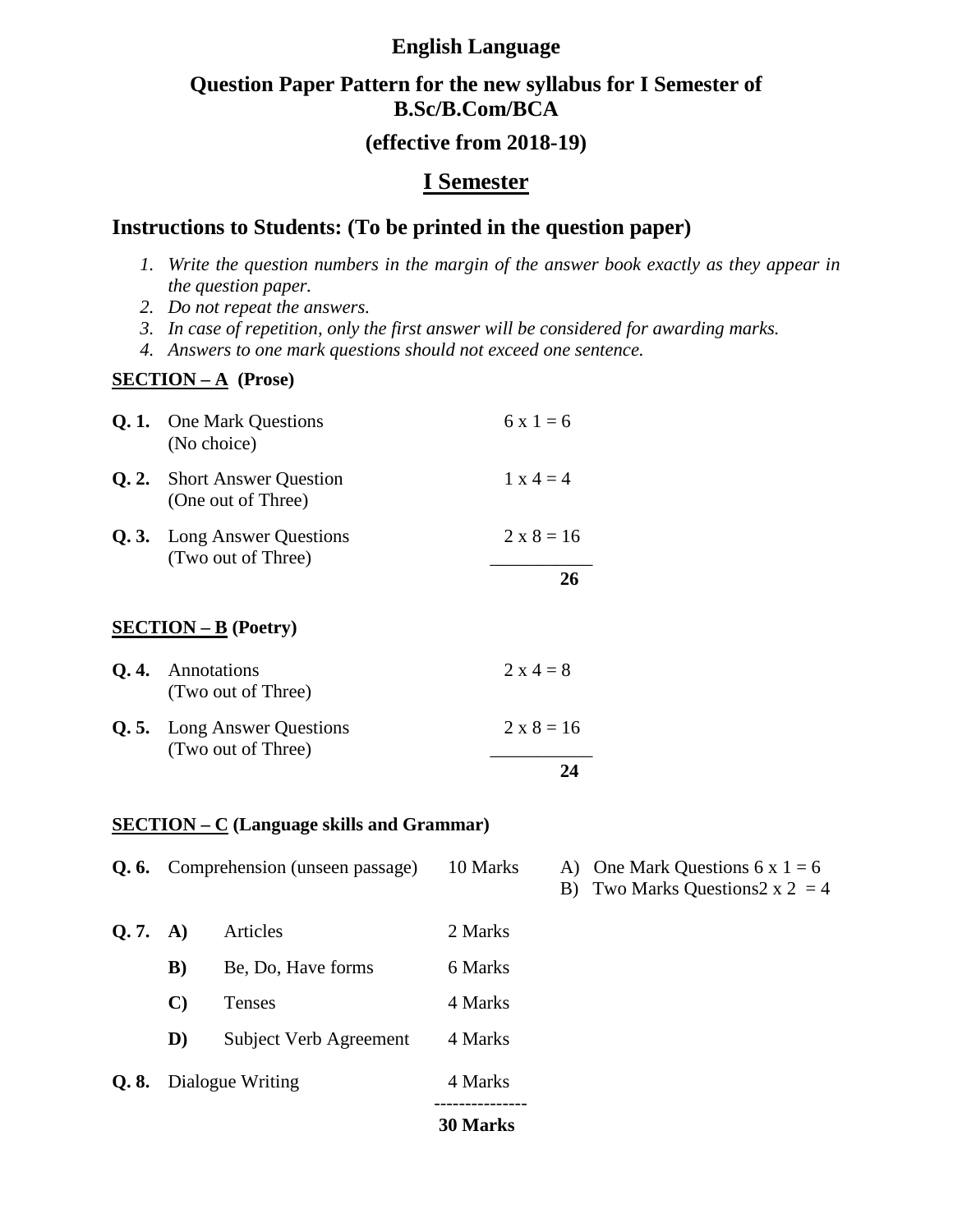# **Question Paper Pattern for the new syllabus for I Semester of B.B.A. (effective from 2018-19)**

### **I Semester**

### **Instructions to Students: (To be printed in the question paper)**

- *1. Write the question numbers in the margin of the answer book exactly as they appear in the question paper.*
- *2. Do not repeat the answers.*
- *3. In case of repetition, only the first answer will be considered for awarding marks.*
- *4. Answers to one mark questions should not exceed one sentence.*

#### **SECTION – A (Prose)**

|      | <b>Q. 1.</b> One Mark Questions<br>(No choice)           | $6x1=6$           |
|------|----------------------------------------------------------|-------------------|
| Q.2. | <b>Short Answer Question</b><br>(One out of Three)       | $1 \times 4 = 4$  |
|      | <b>Q. 3.</b> Long Answer Questions<br>(Two out of Three) | $2 \times 8 = 16$ |
|      |                                                          | 26                |
|      | $SECTION - B (Poetry)$                                   |                   |
| Q.4. | Annotations                                              | $2 \times 4 = 8$  |

| (Two out of Three)                                      |                   |
|---------------------------------------------------------|-------------------|
| <b>Q.5.</b> Long Answer Questions<br>(Two out of Three) | $2 \times 8 = 16$ |
|                                                         |                   |

#### **SECTION – C (Language skills and Grammar)**

|         |    | <b>Q. 6.</b> Comprehension (unseen passage) | 10 Marks | A) One Mark Questions $6x1 = 6$<br>B) Two Marks Questions $2 \times 2 = 4$ |
|---------|----|---------------------------------------------|----------|----------------------------------------------------------------------------|
| Q.7. A) |    | Articles                                    | 2 Marks  |                                                                            |
|         | B) | Be, Do, Have forms                          | 6 Marks  |                                                                            |
|         |    | Tenses                                      | 4 Marks  |                                                                            |

- **D)** Subject Verb Agreement 4 Marks
- **Q. 8.** Dialogue Writing 4 Marks

#### --------------- **30 Marks**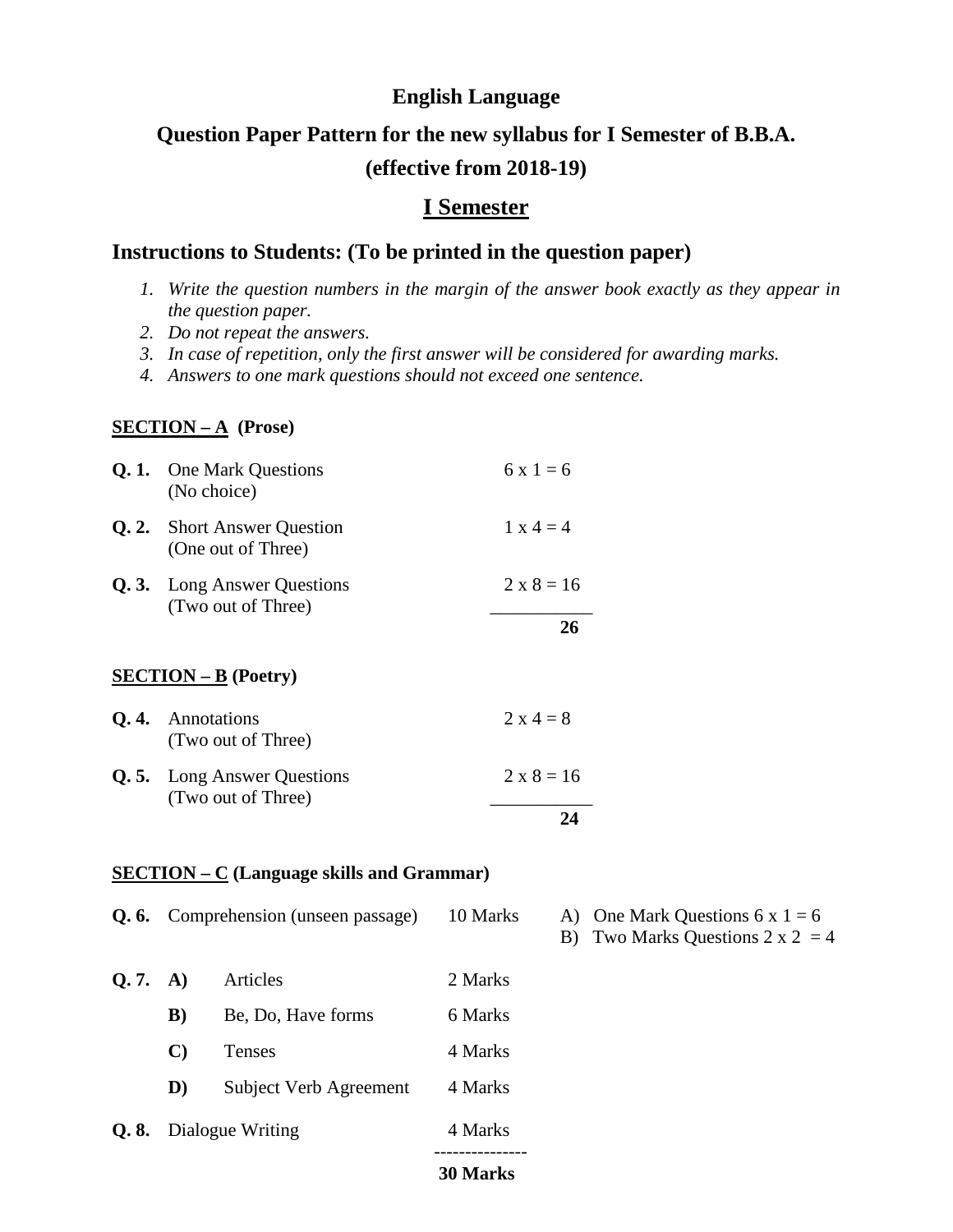# **Question Paper Pattern for the new syllabus for II Semester of B.A/B.S.W. (effective from 2018-19)**

## **II Semester**

### **Instructions to Students: (To be printed in the question paper)**

- *1. Write the question numbers in the margin of the answer book exactly as they appear in the question paper.*
- *2. Do not repeat the answers.*
- *3. In case of repetition, only the first answer will be considered for awarding marks.*
- *4. Answers to one mark questions should not exceed one sentence.*

### **SECTION – A (Prose)**

| Q.1.       |              | <b>One Mark Questions</b><br>(No choice)                               |          | $6x1=6$          |    |                            |              |
|------------|--------------|------------------------------------------------------------------------|----------|------------------|----|----------------------------|--------------|
| Q.2.       |              | <b>Short Answer Question</b><br>(One out of Three)                     |          | $1 x 4 = 4$      |    |                            |              |
| Q.3.       |              | <b>Long Answer Questions</b><br>(Two out of Three)                     |          | $2 x 8 = 16$     |    |                            |              |
|            |              |                                                                        |          |                  | 26 |                            |              |
|            |              | $SECTION - B (Poetry)$                                                 |          |                  |    |                            |              |
| Q.4.       |              | Annotations<br>(Two out of Three)                                      |          | $2 \times 4 = 8$ |    |                            |              |
| Q.5.       |              | Long Answer Questions<br>(Two out of Three)                            |          | $2 x 8 = 16$     |    |                            |              |
|            |              |                                                                        |          |                  | 24 |                            |              |
|            |              | $SECTION - C$ (Language skills and Grammar)                            |          |                  |    |                            |              |
| Q. 6.<br>6 |              | Comprehension (unseen passage)                                         | 10 Marks |                  |    | A) One Mark Questions      | $6x1=$       |
| $=4$       |              |                                                                        |          |                  | B) | <b>Two Marks Questions</b> | $2 \times 2$ |
| Q.7.       | A)           | Vocabulary                                                             | 4 Marks  |                  |    |                            |              |
|            | B)           | Interrogatives                                                         | 2 Marks  |                  |    |                            |              |
|            | $\mathbf{C}$ | Voice<br>$(2 - Active to Passive)$<br>$(2 - \text{Passive to Active})$ | 4 Marks  |                  |    |                            |              |
|            | D)           | Negatives                                                              | 2 Marks  |                  |    |                            |              |
|            | $\bf{E})$    | Prepositions                                                           | 2 Marks  |                  |    |                            |              |
|            | $\mathbf{F}$ | Correction of sentences<br>(Verb correction only)                      | 2 Marks  |                  |    |                            |              |
| Q. 8.      |              | Dialogue Writing                                                       | 4 Marks  |                  |    |                            |              |
|            |              |                                                                        | 30 Marks |                  |    |                            |              |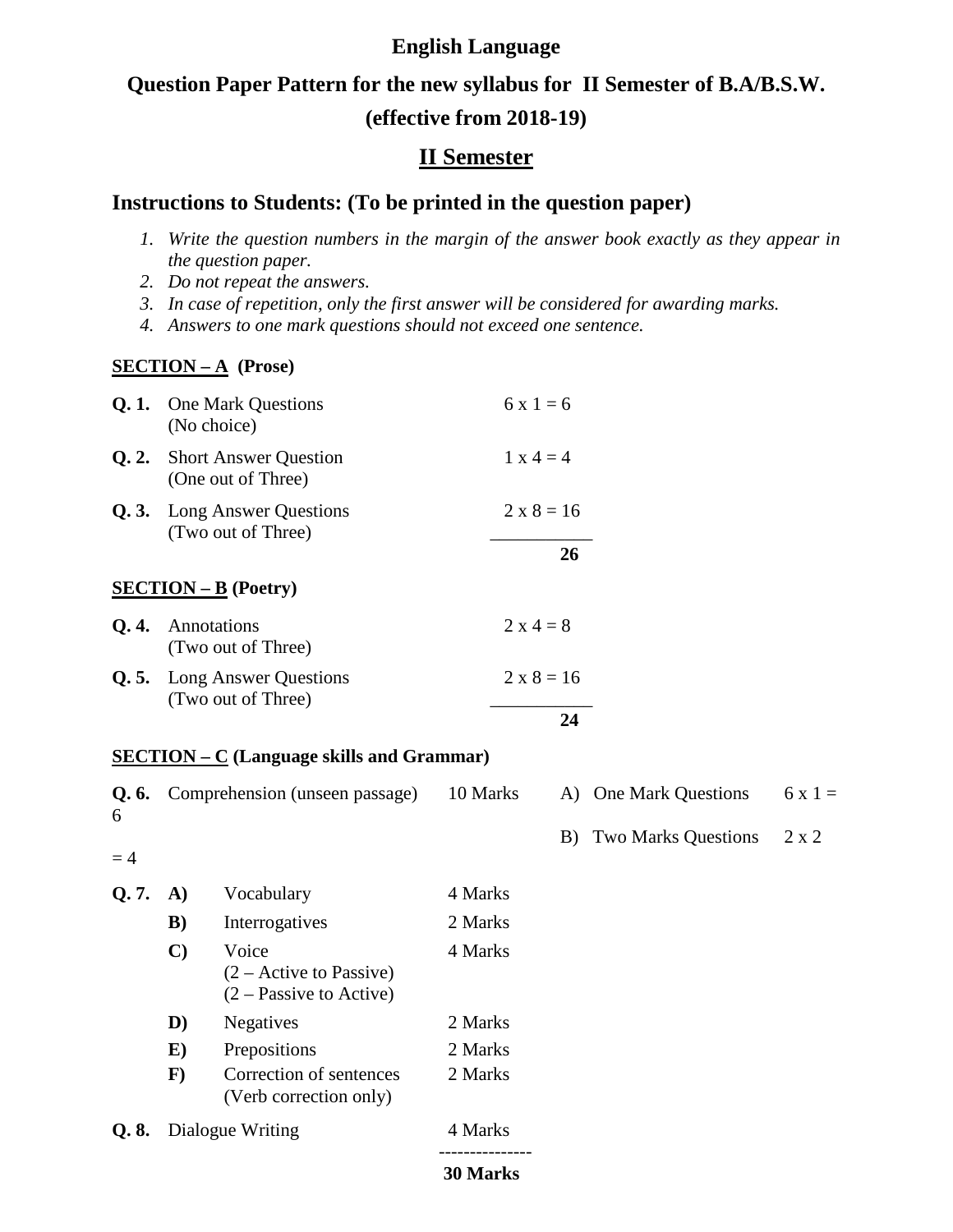## **Question Paper Pattern for the new syllabus for II Semester of B.Sc./B.Com/BCA**

### **(effective from 2018-19)**

### **II Semester**

### **Instructions to Students: (To be printed in the question paper)**

- *1. Write the question numbers in the margin of the answer book exactly as they appear in the question paper.*
- *2. Do not repeat the answers.*
- *3. In case of repetition, only the first answer will be considered for awarding marks.*
- *4. Answers to one mark questions should not exceed one sentence.*

### **SECTION – A (Prose)**

| <b>Q. 1.</b> One Mark Questions<br>(No choice)           | $6x1=6$           |
|----------------------------------------------------------|-------------------|
| <b>Q. 2.</b> Short Answer Question<br>(One out of Three) | $1 \times 4 = 4$  |
| <b>Q. 3.</b> Long Answer Questions<br>(Two out of Three) | $2 \times 8 = 16$ |
|                                                          | 26                |
| $SECTION - B (Poetry)$                                   |                   |
| <b>Q. 4.</b> Annotations<br>(Two out of Three)           | $2 \times 4 = 8$  |
| <b>Q.5.</b> Long Answer Questions<br>(Two out of Three)  | $2 \times 8 = 16$ |
|                                                          |                   |

### **SECTION – C (Language skills and Grammar)**

|       | <b>Q. 6.</b> Comprehension (unseen passage) |                                                                 | 10 Marks   | A) One Mark Questions 6 x $1 = 6$ |             |  |
|-------|---------------------------------------------|-----------------------------------------------------------------|------------|-----------------------------------|-------------|--|
|       |                                             |                                                                 | B)         | <b>Two Marks Questions</b>        | $2 x 2 = 4$ |  |
| Q.7.  | A)                                          | Vocabulary                                                      | 4 Marks    |                                   |             |  |
|       | $\bf{B}$                                    | Interrogatives                                                  | 2 Marks    |                                   |             |  |
|       | $\mathbf{C}$                                | Voice<br>$(2 - Active to Passive)$<br>$(2 - Passive to Active)$ | 4 Marks    |                                   |             |  |
|       | D)                                          | <b>Negatives</b>                                                | 2 Marks    |                                   |             |  |
|       | $\bf E)$                                    | Prepositions                                                    | 2 Marks    |                                   |             |  |
|       | $\mathbf{F}$                                | Correction of sentences<br>(Verb correction only)               | 2 Marks    |                                   |             |  |
| Q. 8. | Dialogue Writing                            |                                                                 | 4 Marks    |                                   |             |  |
|       |                                             |                                                                 | $20$ Morks |                                   |             |  |

#### **30 Marks**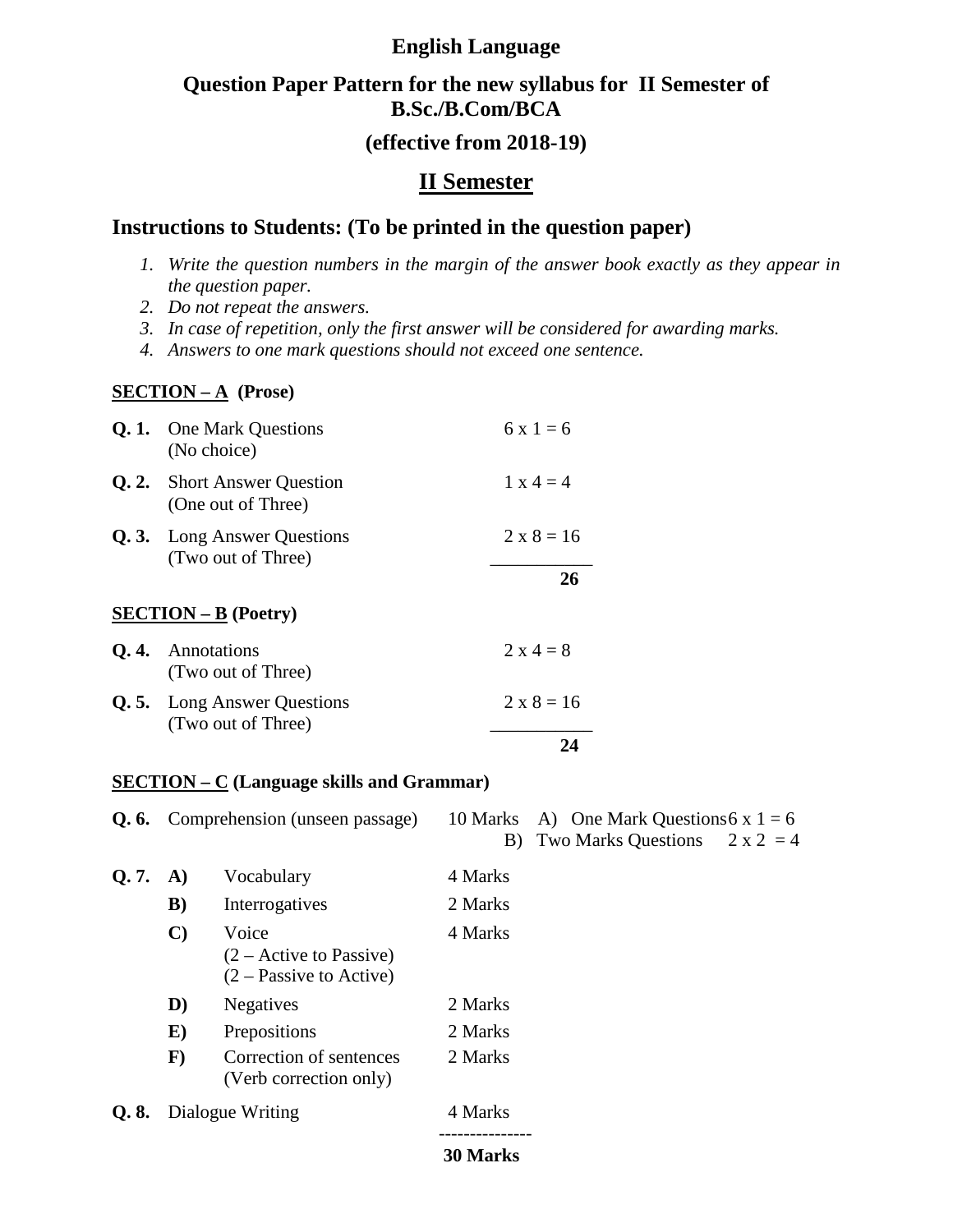# **Question Paper Pattern for the new syllabus for II Semester of B.B.A. (effective from 2018-19)**

### **II Semester**

### **Instructions to Students: (To be printed in the question paper)**

- *1. Write the question numbers in the margin of the answer book exactly as they appear in the question paper.*
- *2. Do not repeat the answers.*
- *3. In case of repetition, only the first answer will be considered for awarding marks.*
- *4. Answers to one mark questions should not exceed one sentence.*

### **SECTION – A (Prose)**

| <b>Q. 1.</b> One Mark Questions<br>(No choice)           | $6x1=6$           |
|----------------------------------------------------------|-------------------|
| <b>Q. 2.</b> Short Answer Question<br>(One out of Three) | $1 \times 4 = 4$  |
| <b>Q. 3.</b> Long Answer Questions<br>(Two out of Three) | $2 \times 8 = 16$ |
|                                                          | 26                |
| $SECTION - B (Poetry)$                                   |                   |
| <b>Q. 4.</b> Annotations<br>(Two out of Three)           | $2 \times 4 = 8$  |
| <b>Q.5.</b> Long Answer Questions<br>(Two out of Three)  | $2 \times 8 = 16$ |
|                                                          |                   |

#### **SECTION – C (Language skills and Grammar)**

|       |              | <b>Q. 6.</b> Comprehension (unseen passage)                     | 10 Marks A) One Mark Questions $6x1 = 6$<br>B) Two Marks Questions $2 \times 2 = 4$ |  |
|-------|--------------|-----------------------------------------------------------------|-------------------------------------------------------------------------------------|--|
| Q.7.  | A)           | Vocabulary                                                      | 4 Marks                                                                             |  |
|       | $\bf{B}$     | Interrogatives                                                  | 2 Marks                                                                             |  |
|       | $\mathbf{C}$ | Voice<br>$(2 - Active to Passive)$<br>$(2 - Passive to Active)$ | 4 Marks                                                                             |  |
|       | D)           | <b>Negatives</b>                                                | 2 Marks                                                                             |  |
|       | $\bf{E})$    | Prepositions                                                    | 2 Marks                                                                             |  |
|       | $\mathbf{F}$ | Correction of sentences<br>(Verb correction only)               | 2 Marks                                                                             |  |
| Q. 8. |              | Dialogue Writing                                                | 4 Marks                                                                             |  |
|       |              |                                                                 |                                                                                     |  |

#### **30 Marks**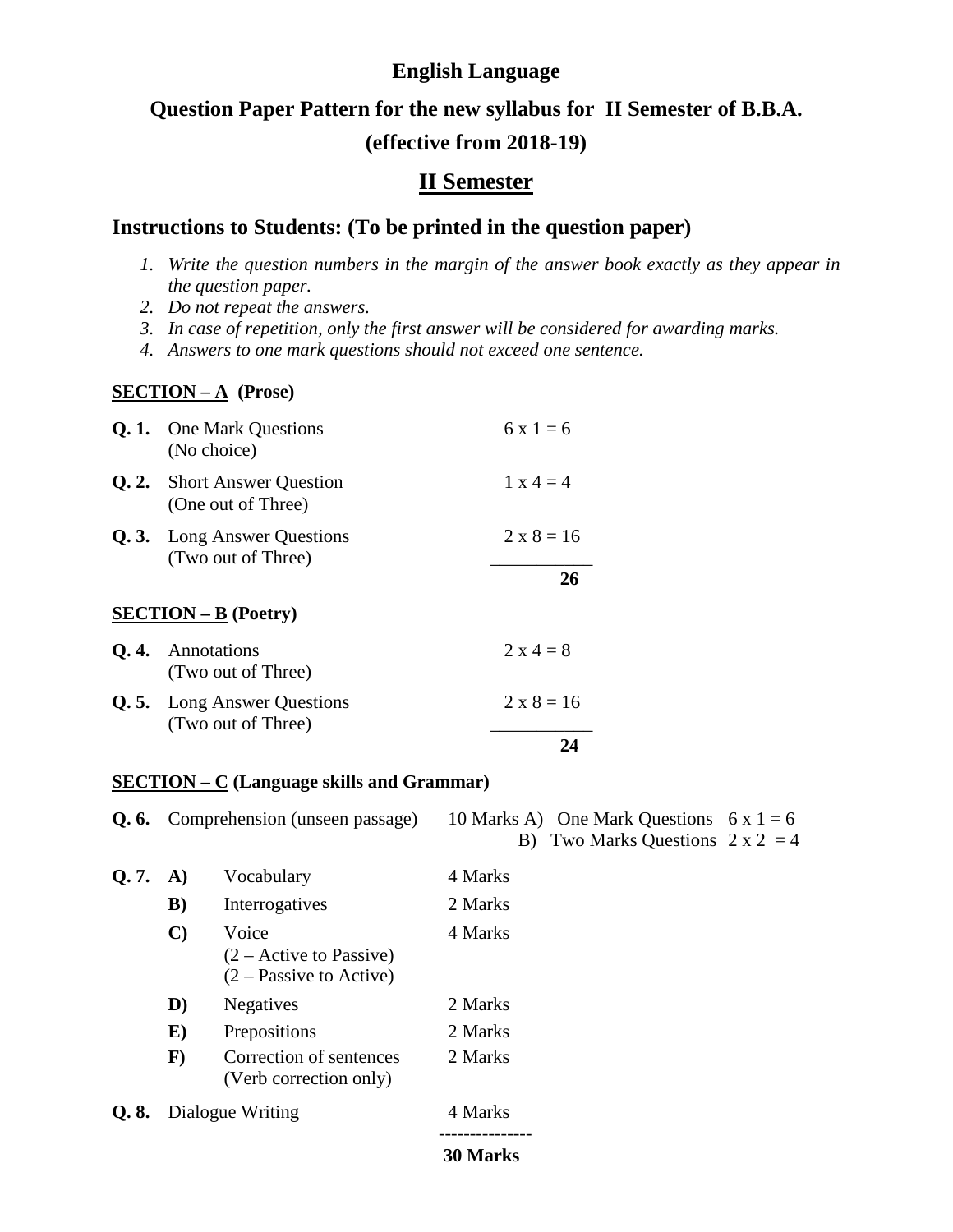#### **Question Paper Pattern for the new syllabus for I Semester of B.A. Optional English (effective from 2018-19)**

#### **I Semester**

#### TIME; 3 hrs Max.marks: 80 **Instructions to Students: (To be printed in the question paper)**

5. *Answer all section*

### **SECTION – A Literary Background**

| <b>Q. 1.</b> Answer any ONE out of two Questions    | $1 \times 10 = 10$ |
|-----------------------------------------------------|--------------------|
| <b>SECTION – B</b> Poetry                           |                    |
| <b>Q. 2.</b> Answer any THREE out of five Questions | $3 \times 8 = 24$  |

### **SECTION C-- Short Stories**

| Q. 3. Answer any One out of Two Questions  | $1 \times 8 = 08$ |
|--------------------------------------------|-------------------|
| Q.4. Answer any One out of Two Short Notes | $1x5 = 05$        |

**Section –D -Prose**

| Q. 5 Answer any One out of two Questions   | $1 \times 8 = 08$ |
|--------------------------------------------|-------------------|
| Q. 6 Answer any One out of Two Short Notes | $1x05=05$         |

### **SECTION – E Literary Terms**

**Q. 6.** Answer any Four out of five terms  $4 \times 5 = 20$ 

**----------xxx--------**